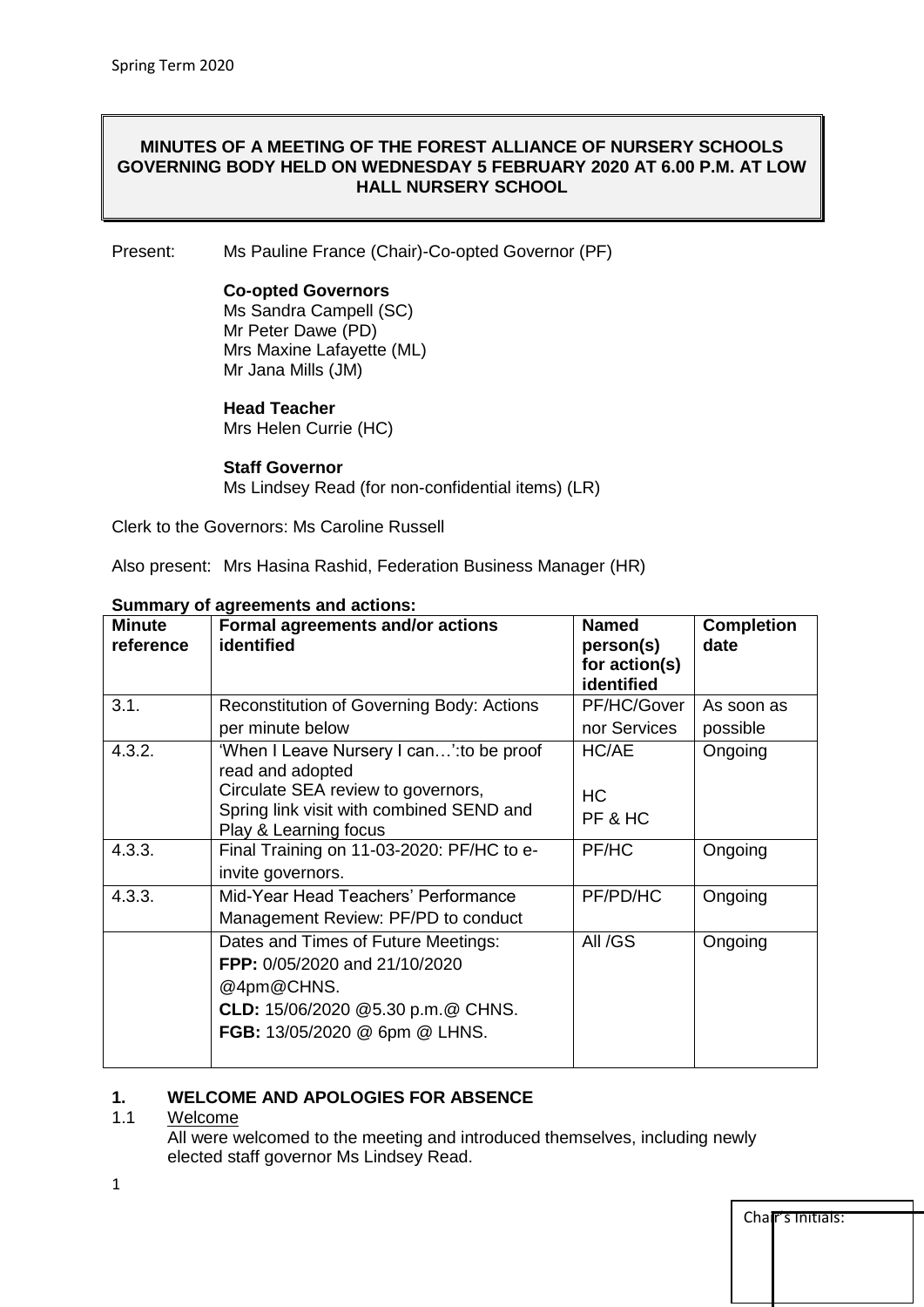# 1.2 Apologies for Absence

Apologies for absence were received and accepted from Mrs Gail Allaway, Ms Sally Davey, Ms Katherine Hall and Ms Chloe Shrimpton. The resignations of Ms Katherine Hall and Ms Chloe Shrimpton were received with regret, (to take effect after a vote on the restructure proposal to be considered) with thanks for their service to the Governing Body.

(Apologies from Abrar Malik were sent to chair's phone but not seen until after the meeting.)

## 1.3 Quorum

The meeting was quorate with 7 governors present.

# **2. DECLARATIONS OF INTEREST**

2.1 There were no declarations made pertaining to any of the agenda items for this meeting. A standing declaration was made by Ms Campbell in relation to occasional use of spouse for minor works at the School(s).

# **3. GOVERNING BODY**

3.1 Appointment of Co-opted, Local Authority and Parent Governors

The meeting noted and discussed vacancies and the size of the Governing Body with the following actions **AGREED** unanimously. (Proposed by Ms Pauline France and Mr Peter Dawe).

# **ACTIONS:**

 -PF to contact Governor Services with a proposal that the Governing Body be reconstituted from 15 to 12.

-PF to attend forthcoming Governor Services recruitment event.

 -HC to advise outcome of parent governor election, could consider co-opting unsuccessful candidate.

-HC to contact Cllr Saima Mahmud re the LA governor vacancy. -Consider transfer of PD from co-opted to LA governor category if necessary.

3.3 Disqualification due to Non-Attendance This item was noted without action.

### 3.4 Disclosure and Barring Service Checks HC confirmed that DBS checks have been completed by all governors with details held on file by the Schools.

# **4. MINUTES**

4.1. Minutes of the Last Full Governing Body Meeting Held on 16 October 2019 These were received and accepted subject to correction of typos re names and noting that the next premises committee meeting will be held on 19/03/2020 at 9.15 for 9.30 a.m. at Church Hill Nursery School. Ms France signed a copy of the minutes for retention by the alliance.

## 4.2. Matters Arising

- 4.2.1. Declarations of Interest These have been sent to Governor Services by the Clerk for processing.
- 4.2.2. Safeguarding Reports These have been circulated by HR.
- 4.2.3. Next FGB Meeting

 $\overline{2}$ 

| Chair's Initials: |  |  |
|-------------------|--|--|
|                   |  |  |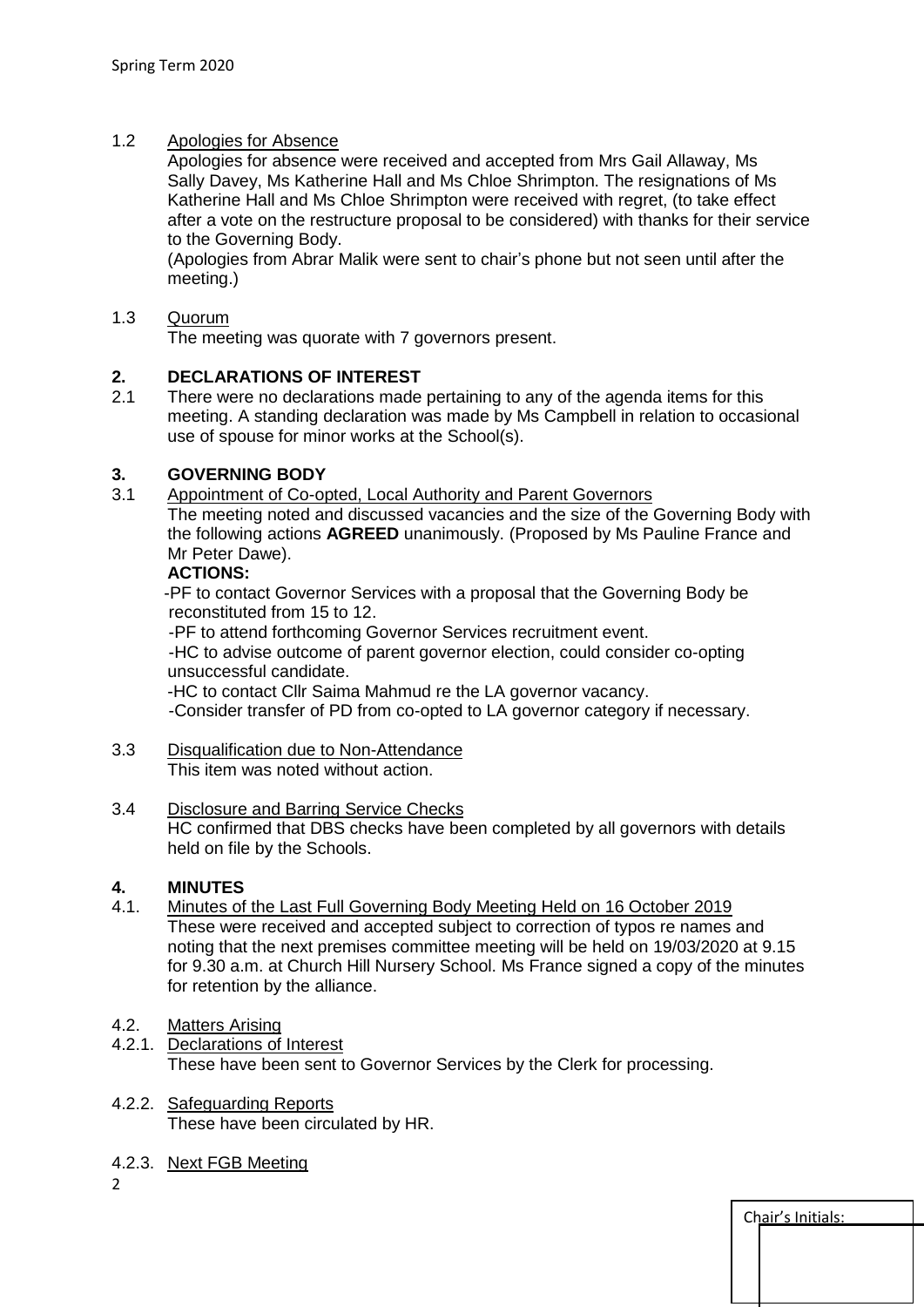This has been rescheduled to 13/05/2020.

# 4.3. Reports from Committees

4.3.1. Premises Committee 14/11/2019

This met and discussed building proposals. Planning permission has been sought at Low Hall Nursery for works to the gate and exit and at Church Hill for a garden building for use by 2 year olds. It was noted that maintained nursery schools can be considered for LA funded capital works. Funding and lettings are to be sought by governors. The asset management plan has been updated re sliding doors, fascias, flooring and replacement fencing. At Low Hall work has been completed/is ongoing re internal redecoration, tidying, use of space, pond, roofs and IT replacement and upgrade. Children's parties have been held at CHNS and there have been lettings enquiries for LHNS. The meeting also discussed volunteer gardening work and possible registration of FANS for a community interest company. Accident reports were noted and discussed by staff at January INSET with action taken re slippage of safety matting. Safeguarding visits are to be scheduled, lock up and site services post were also discussed.

# 4.3.2. Children's Learning and Development Committee 14/10/2019

Discussions were reported at FGB on 16/10/2019. A subsequent meeting on 03/02/2020 discussed the School Effectiveness Forms, curriculum intent and pedagogy statements. FGB unanimously adopted a statement 'As I leave Nursery I can' subject to amendment to refer to use of home languages and non-verbal communication. Link visits and review of Tales Toolkit was noted with a good School Effectiveness Advisor review to be e-circulated. A termly SEND visit is to be conducted by PF and combined with the Spring term focus visit on play and learning. **ACTION:**

### HC to circulate SEA review,

HC/PF to ensure governors have final SEF and Curriculum Intent & Pedagogy statements

PF/HC carry out Spring link visit and circulate report

## 4.3.3. Finance, Pay and Personnel Committee Meeting 29/01/2020

This meeting received, considered and agreed financial documentation and considered staff restructuring. The Schools' Financial Value Standard return has been revised for completion by 31/03/2020 informed by governors' finance training to be provided on 11/03/2020 6-8pm at Church Hill.

## **ACTIONS:**

-HC/PF to invite all governors to finance training. -PF/PD to conduct mid-year Head Teacher performance management review.

# **5. INFORMATION SHARING AND REVIEW CYCLE**

### 5.1. Executive Head Teacher's Report This has been e-circulated for detailed consideration by committees.

## 5.2. General Data Protection Regulation

HR reported attendance at 2 training sessions with audit to be arranged with the local authorities GDPR officer.

# 5.3. Policy Review **Looked After Children Policy:** This will be presented to the summer term FGB meeting.

5.4. Governor Visits

3

| Chair's Initials: |  |  |
|-------------------|--|--|
|                   |  |  |